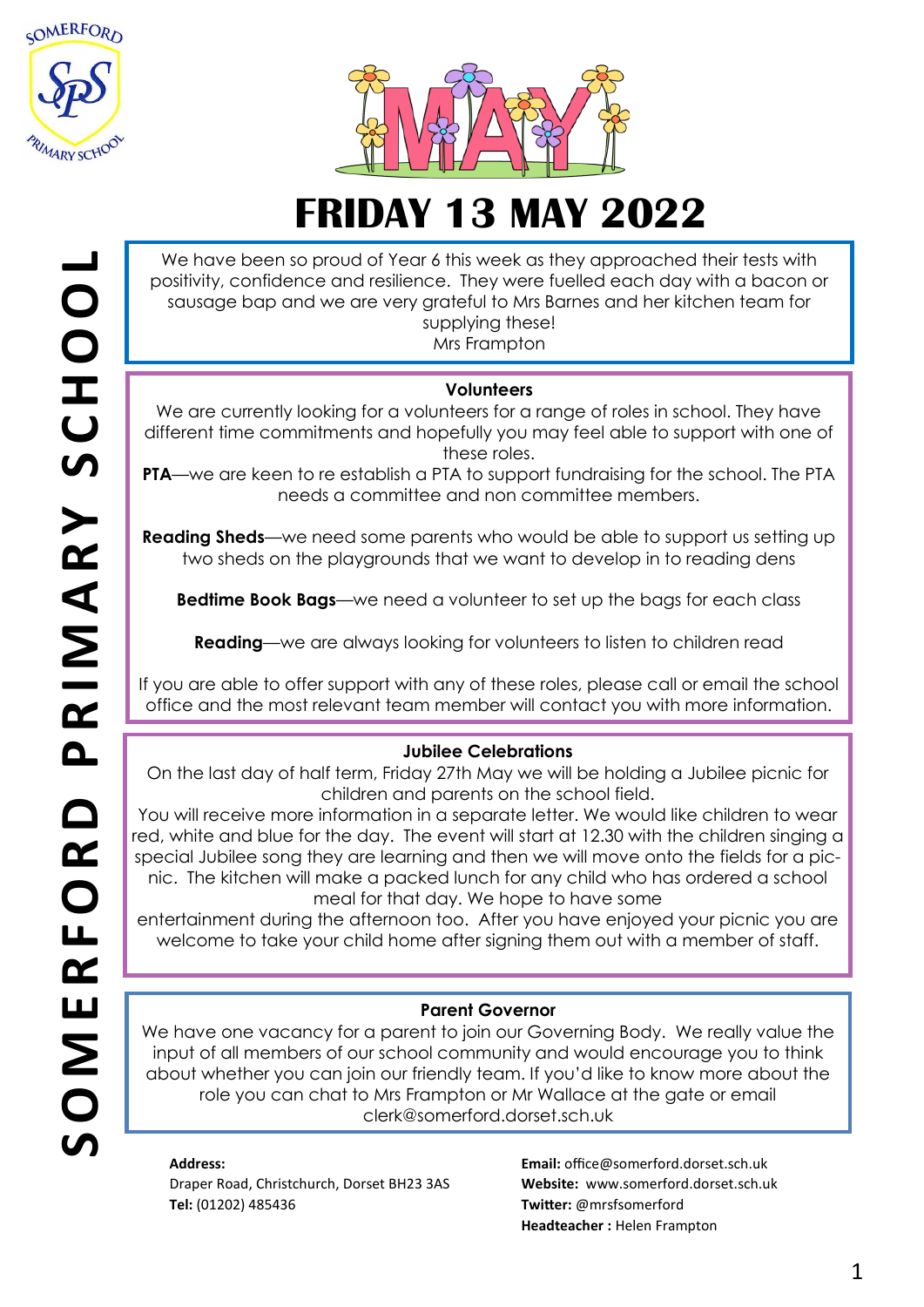



## **Free webinar for parents**

Loneliness: How to Support Young People - Alex Cochrane It's normal to feel lonely sometimes. However, now with the COVID-19 pandemic isolating young people perhaps more than ever before, if it looks and feels like these feelings are taking over in young people, we want to be there. As parents, carers and educators we want to be able to recognise the signs, and this presentation will help us to have a better understanding of loneliness.

The session will help us feel more confident to offer support to our young people experiencing symptoms of loneliness, who may have barriers in trusting others. We will look at ways of starting a conversation and discuss ways to help and potential signposting for young people to know there is support available. Our goal is for us to help the young person to feel less alone and for them to feel comfortable to reach out and choose something or someone to connect with.

Tuesday 17th May 6.00pm

https://www.eventbrite.co.uk/e/loneliness-how-to-support-young-people-tickets-274148093327

## **Headlice**

We have received reports of headlice in school. Please ensure you use the weekend to check your child's hair and treat if necessary. Please can long hair be tied back in school.

### **Non Smoking Site**

Please remember the whole school site is non smoking / non vaping. This includes the car parks and waiting area by the main gate. We would also appreciate you not smoking by the back gates when collecting or dropping off. Thank you.

### **Free webinar for parents**

Why sleeping well matters and what you can do to improve it! - Christine Curl Is it really true that we can cut sleep and get away with it? And what if it's a struggle to get to sleep? During this webinar, Christine will explain why sleep matters to our young people's physical and mental health and what is happening in the body and mind when you sleep. She will suggest some ideas and habits to build to improve the quality of your sleep and your children's sleep.

Wednesday 25th May at 6.00pm

https://www.eventbrite.co.uk/e/why-sleeping-well-matters-and-what-you-can-do-toimprove-it-tickets-256100091267

### **Illness**

If your child has a sickness bug, please ensure they remain off school for 48 hours after their symptoms end. This is in line with Public Health guidance.

**Address:**  Draper Road, Christchurch, Dorset BH23 3AS **Tel:** (01202) 485436

**Email:** office@somerford.dorset.sch.uk **Website:** www.somerford.dorset.sch.uk **Twitter:**@mrsfsomerford **Headteacher :** Helen Frampton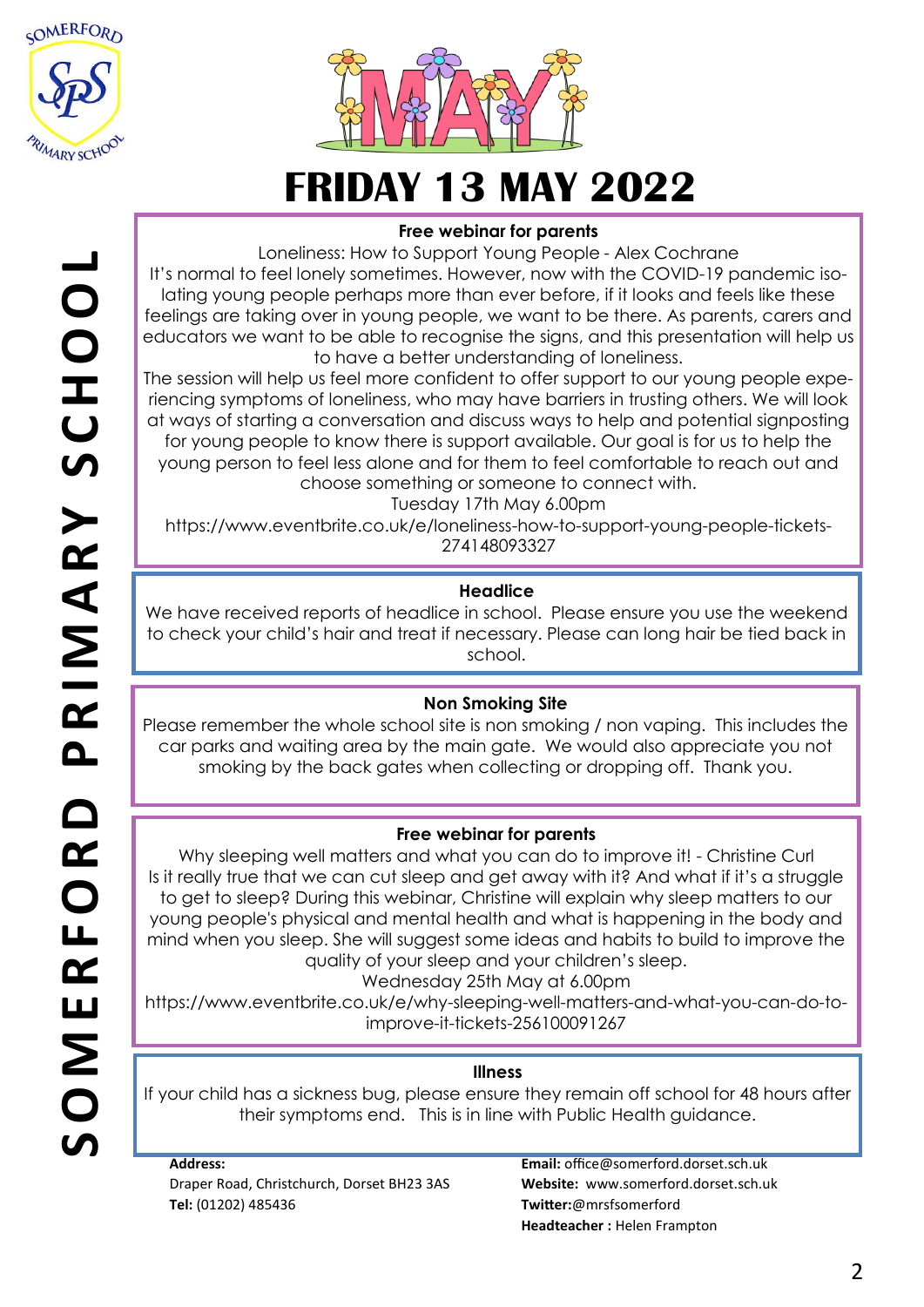



### **An update from our catering company, HC3S**

With all families being affected by the cost-of-living price increases in one form or another, we want to remind parents that school lunches are FREE to all children in KS1 (Reception, Year 1 and Year 2) under the Government's Universal Infant Free School Meals (UIFSM) scheme. Children eat a two course lunch and can have freshly baked bread and salad too.

We are excited to be reopening our salad and bread bar again next week!

### **Early Help Navigator**

Many of you would have met Rachel who has working at school 2.5 days a week supporting our children and families. We are sad to have said goodbye to Rachel now but pleased to welcome Steph Robinson to our team. She is currently completing her induction and will start working with families after half term.

## **Bike Safety Sessions**

We are excited that Sustrans are offering bike safety sessions at school next week. If your child was interested in taking part they would have been given a letter. You can request a letter from your child's class teacher if you have not received one. Your child will need a well fitting cycle helmet in order to participate.

### **Beat the Keeper**

Sadly, due to COVID and other illness, we have had to postpone our Beat the Keeper event a couple of times. This is now scheduled for Monday 23rd May. We are grateful to Felix in Y6 who has organised this event to raise funds for the school. If children wish to have a go they need to bring in £1 on the day and if they'd like a drink and cake they will be on sale for 50p.

### **Half Term**

School will be closed from Monday 30th May until Friday 3rd June. Children return to school on Monday 6th June.

### **Date of next newsletter**

### Friday 27th May

**Address:**  Draper Road, Christchurch, Dorset BH23 3AS **Tel:** (01202) 485436

**Email:** office@somerford.dorset.sch.uk **Website:** www.somerford.dorset.sch.uk **Twitter:**@mrsfsomerford **Headteacher :** Helen Frampton